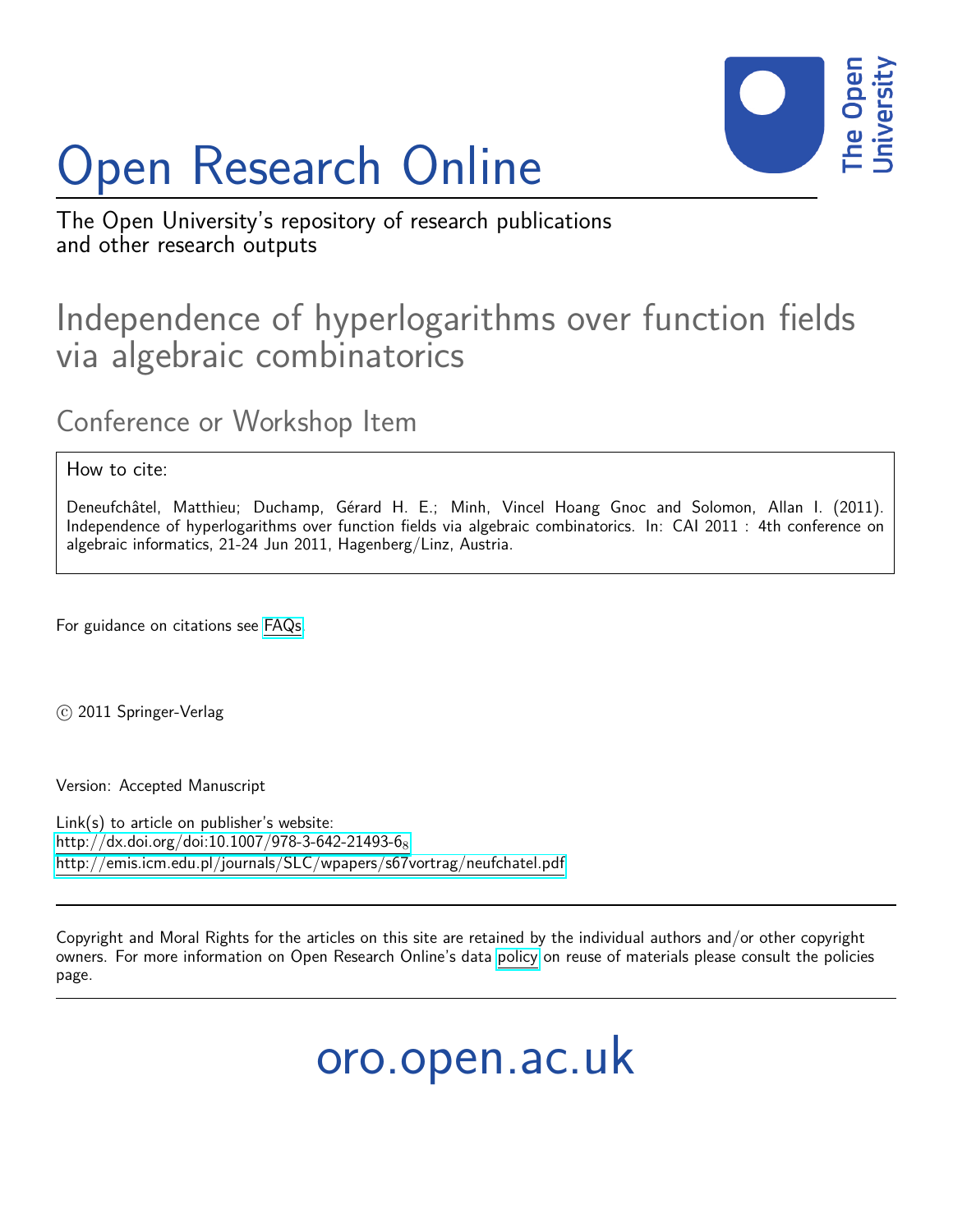# Independence of hyperlogarithms over function fields via algebraic combinatorics.

M. DENEUFCHÂTEL, G. H. E. DUCHAMP, HOANG NGOC MINH

Institut Galilée, LIPN - UMR 7030 CNRS - Université Paris 13 F-93430 Villetaneuse, France

and

Allan I. Solomon

Department of Physics and Astronomy, The Open University, Milton Keynes MK7 6AA, UK

and

LPTMC - UMR 7600 CNRS - Université Paris 6 F-75252 Paris, France

 $^{\rm 1}$  Institut Galilée

<sup>2</sup> Open University

Abstract. We obtain a necessary and sufficient condition for the linear independence of solutions of differential equations for hyperlogarithms. The key fact is that the multiplier (i.e. the factor  $M$  in the differential equation  $dS = MS$ ) has only singularities of first order (Fuchsian-type equations) and this implies that they freely span a space which contains no primitive. We give direct applications where we extend the property of linear independence to the largest known ring of coefficients.

Keywords : Noncommutative differential equations, Hyperlogarithms, Fuchsian-type equations.

# 1 Introduction

In his 1928 study of the solutions of linear differential equations following Poincaré, Lappo-Danilevski introduced the so-called hyperlogarithmic functions of order m, functions of iterated integrals of the following form with logarithmic poles [1] :

$$
L(a_0, \ldots, a_n | z, z_0) = \int_{z_0}^z \int_{z_0}^{s_n} \ldots \int_{z_0}^{s_1} \frac{ds_0}{s_0 - a_0} \ldots \frac{ds_n}{s_n - a_n},
$$
\n(1)

where  $z_0$  is a fixed point. It suffices that  $z_0 \neq a_0$  for this iterated integral to converge. The classical polylogarithm  $\mathrm{Li}_n$  is a particular case of these integrals  $[2]$ :

$$
\text{Li}_n(z) = \int_0^z \int_0^{s_n} \dots \int_0^{s_2} \frac{ds_1}{1 - s_1} \frac{ds_2}{s_2} \dots \frac{ds_n}{s_n} = -L(1, \underbrace{0, \dots, 0}_{n-1 \text{ times}} | z, 0).
$$
\n(2)

These iterated integrals also appear in quantum electrodynamics (see [3, 4] for example). Chen [5] studied them systematically and provided a noncommutative algebraic context in which to treat them. Fliess [6, 7] encoded these iterated integrals by words over a finite alphabet and extended them to a symbolic  $\alpha$ calculus<sup>1</sup> for nonlinear differential equations of the following form, in the context of noncommutative formal power series :

$$
\begin{cases}\ny(z) &= f(q(z)), \\
\dot{q}(z) &= \sum_{i=0}^{m} \frac{A_i(q)}{z - a_i}, \\
q(z_0) &= q_0,\n\end{cases}
$$
\n(3)

where the state  $q = (q_1, \ldots, q_n)$  belongs to a complex analytic manifold of dimension N,  $q_0$  denotes the initial state, the observable f belongs to  $\mathbb{C}^{\text{cv}}[q_1,\ldots,q_N]$ , and  $\{A_i\}_{i=0,n}$  is the polysystem defined as follows

$$
A_i(q) = \sum_{j=1}^n A_i^j(q) \frac{\partial}{\partial q_j},\tag{4}
$$

<sup>&</sup>lt;sup>1</sup> A kind of Feynman-like operator calculus [8].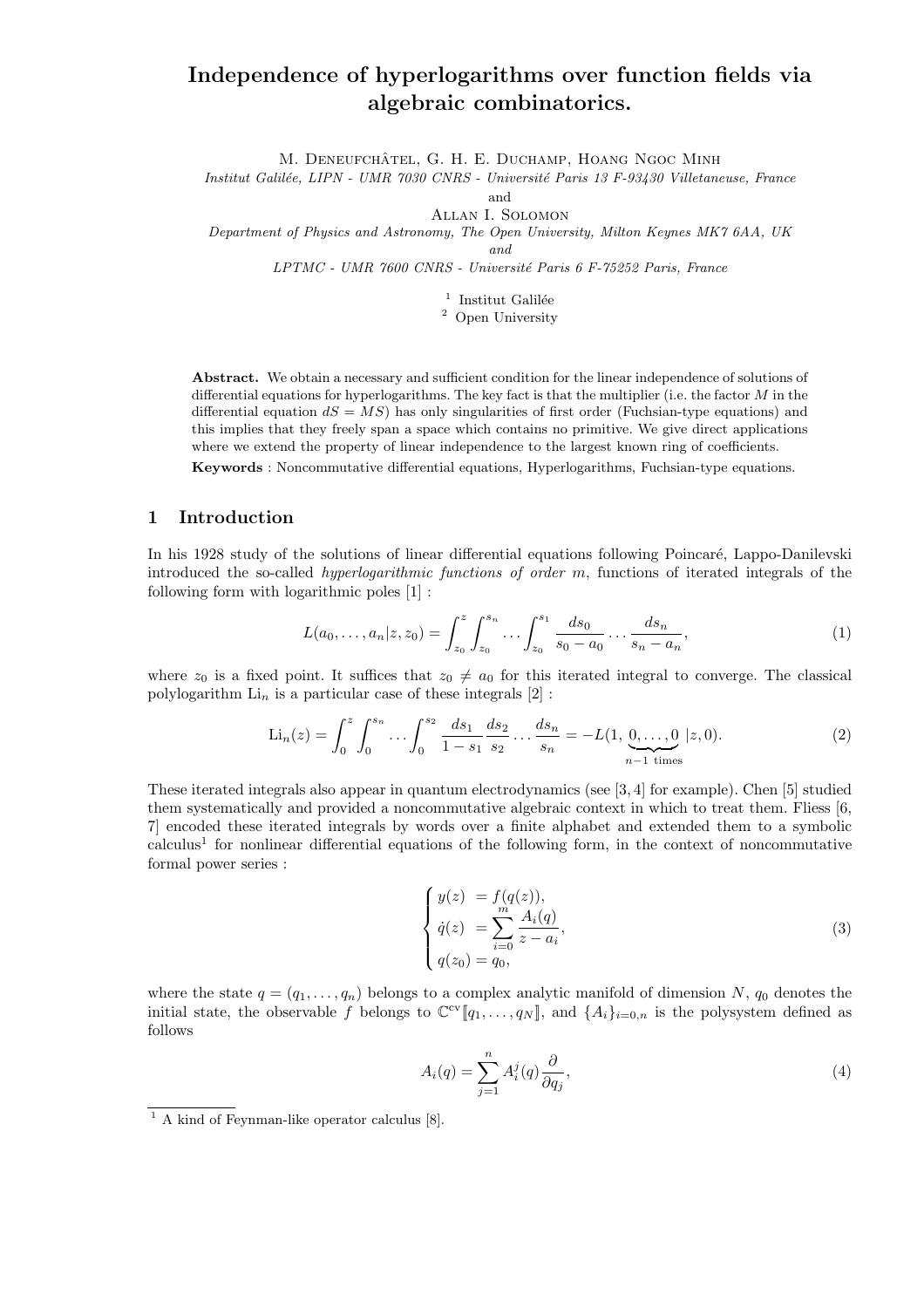with, for any  $j = 1, \ldots, n$ ,  $A_i^j(q) \in \mathbb{C}^{\text{cv}}[\![q_1, \ldots, q_N]\!]$ .

By introducing the encoding alphabet  $X = \{x_0, \ldots, x_m\}$ , the method of Fliess consists in exhibiting two formal power series over the monoid  $X^*$ :

$$
F := \sum_{w \in X^*} \mathcal{A}(w) \circ f_{|_{q_0}} w \text{ and } C := \sum_{w \in X^*} \alpha_{z_0}^z(w) w \tag{5}
$$

in order to compute the output  $y$ . These series are subject to convergence conditions (precisely speaking, the convergence of a duality pairing), as follows:

$$
y(z) = \langle F||C\rangle := \sum_{w \in X^*} \mathcal{A}(w) \circ f_{|_{q_0}} \alpha_{z_0}^z(w), \tag{6}
$$

where

– A is a morphism of algebras from  $\mathbb{C}\langle\langle X\rangle\rangle$  to the algebra generated by the polysystem  $\{A_i\}_{i=0,n}$ :

$$
\mathcal{A}(1_{X^*}) = identity,\t\t(7)
$$

$$
\forall w = vx_i, x_i \in X, v \in X^*, \quad \mathcal{A}(w) = \mathcal{A}(v)A_i
$$
\n
$$
(8)
$$

 $- \alpha_{z_0}^z$  is a shuffle algebra morphism from  $(\mathbb{C}\langle\langle X\rangle\rangle,\sqcup)$  to some differential field  $\mathcal C$ :

$$
\alpha_{z_0}^z(1_{X^*}) = 1,\tag{9}
$$

$$
\forall w = vx_i, x_i \in X, v \in X^*, \quad \alpha_{z_0}^z(w) = \int_{z_0}^z \frac{\alpha_{z_0}^s(v)}{s - a_i}.
$$
\n(10)

Formula (6) also states that the iterated integrals over the rational functions

$$
u_i(z) = \frac{1}{z - a_i}, \ i = 0, ..., n,
$$
\n(11)

span the vector space  $\mathcal{C}$ .

As for the linear differential equations, the essential difficulty is to construct the fundamental system of solutions, or the Picard-Vessiot extension, to describe the space of solutions of the differential system (3) algorithmically [9]. For that, one needs to prove the linear independence of the iterated integrals in order to obtain the universal Picard-Vessiot extension. The C-linear independence was already shown by Wechsung [10]. His method uses a recurrence based on the total degree. However this method cannot be used with variable coefficients. Another proof was given in [11] based on monodromy. In this note we describe a general theorem in differential computational algebra and show that, at the cost of using variable domains (which is the realm of germ spaces), and replacing the recurrence on total degree by a recursion on the words (with graded lexicographic ordering), one can encompass the previous results mentioned above and obtain much larger rings of coefficients and configuration alphabets (even infinite of continuum cardinality).

Acknowledgements : The authors are pleased to acknowledge the hospitality of institutions in Paris and UK. We take advantage of these lines to acknowledge support from the French Ministry of Science and Higher Education under Grant ANR PhysComb and local support from the Project "Polyzetas".

#### 2 Non commutative differential equations.

We recall the Dirac-Schützenberger notation, as in  $[12-14]$ . Let X be an alphabet and R be a commutative ring with unit. The algebra of noncommutative polynomials is the algebra  $R[X^*]$  of the free monoid  $X^*$ . As an R-module,  $R^{(\chi^*)}$  is the set of finitely supported R-valued function on  $\chi^*$  and, as such, it is in natural duality with the algebra of all functions on  $X^*$  (the large algebra of  $X^*$  [15]),  $R^{X^*} = R(\langle X \rangle)$ , the duality being given, for  $f \in R \langle \langle X \rangle \rangle$  and  $g \in R[X^*],$  by

$$
\langle f|g\rangle = \sum_{w \in X^*} f(w)g(w) . \tag{12}
$$

The rôle of the ring is played here by a commutative differential k-algebra  $(\mathcal{A}, d)$ ; that is, a k-algebra A (associative and commutative with unit) endowed with a distinguished derivation  $d \in \mathfrak{Der}(\mathcal{A})$  (the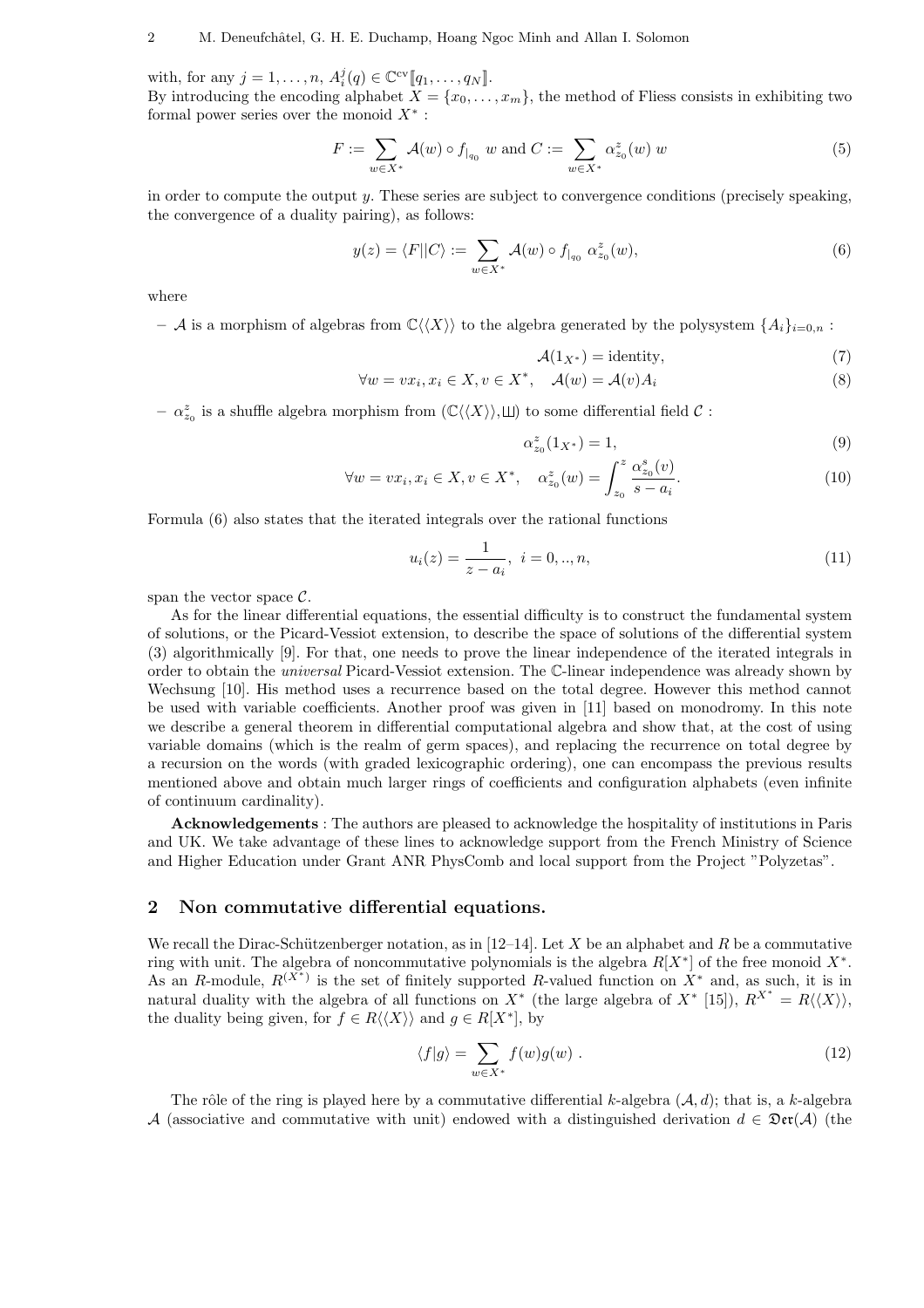ground field  $k$  is supposed commutative and of characteristic zero). We assume that the ring of constants  $ker(d)$  is precisely k.

An alphabet X being given, one can at once extend the derivation d to a derivation of the algebra  $\mathcal{A}\langle\langle X\rangle\rangle$  by

$$
\mathbf{d}(S) = \sum_{w \in X^*} d(\langle S|w \rangle) w \tag{13}
$$

We now act with this derivation **d** on the power series  $C$  given in (5). We then get :

$$
\mathbf{d}(C) = \left(\sum_{i=1}^{m} u_i x_i\right) C \tag{14}
$$

We are now in a position to state the main theorem which resolves many important questions, some of which we shall see in the applications.

**Theorem 1.** Let  $(A, d)$  be a k-commutative associative differential algebra with unit  $(ch(k) = 0)$  and C be a differential subfield of A (i.e.  $d(C) \subset C$ ). We suppose that  $S \in \mathcal{A}\langle\langle X \rangle\rangle$  is a solution of the differential equation

$$
\mathbf{d}(S) = MS ; \ \langle S|1 \rangle = 1 \tag{15}
$$

where the multiplier M is a homogeneous series (a polynomial in the case of finite  $X$ ) of degree 1, i.e.

$$
M = \sum_{x \in X} u_x x \in \mathcal{C} \langle \langle X \rangle \rangle \tag{16}
$$

The following conditions are equivalent :

- i) The family  $(\langle S|w\rangle)_{w\in X^*}$  of coefficients of S is free over C.
- ii) The family of coefficients  $(\langle S|y \rangle)_{y \in X \cup \{1_X * \}}$  is free over C.
- iii) The family  $(u_x)_{x\in X}$  is such that, for  $f \in \mathcal{C}$  and  $\alpha_x \in k$

$$
d(f) = \sum_{x \in X} \alpha_x u_x \Longrightarrow (\forall x \in X)(\alpha_x = 0) . \tag{17}
$$

iv) The family  $(u_x)_{x\in X}$  is free over k and

$$
d(\mathcal{C}) \cap \text{span}_{k} \left( (u_x)_{x \in X} \right) = \{0\} \ . \tag{18}
$$

 $Proof - (i) \Longrightarrow$ (ii) Obvious.  $(ii) \Longrightarrow (iii)$ 

Suppose that the family  $(\langle S|y \rangle)_{y \in X \cup \{1_X * \}}$  (coefficients taken at letters and the empty word) of coefficients of S is free over C and let us consider the relation as in eq.  $(17)$ 

$$
d(f) = \sum_{x \in X} \alpha_x u_x \tag{19}
$$

We form the polynomial  $P = -f1_{X^*} + \sum_{x \in X} \alpha_x x$ . One has  $\mathbf{d}(P) = -d(f)1_{X^*}$  and

$$
d(\langle S|P \rangle) = \langle \mathbf{d}(S)|P \rangle + \langle S|\mathbf{d}(P) \rangle = \langle MS|P \rangle - d(f)\langle S|1_{X^*} \rangle = (\sum_{x \in X} \alpha_x u_x) - d(f) = 0 \tag{20}
$$

whence  $\langle S|P \rangle$  must be a constant, say  $\lambda \in k$ . For  $Q = P - \lambda \cdot 1_{X^*}$ , we have

$$
supp(Q) \subset X \cup \{1_{X^*}\}\
$$
and  $\langle S|Q\rangle = \langle S|P\rangle - \lambda \langle S|1_{X^*}\rangle = \langle S|P\rangle - \lambda = 0$ .

This implies that  $Q = 0$  and, as  $Q = -(f + \lambda)1_{X^*} + \sum_{x \in X} \alpha_x x$ , one has, in particular, all the  $\alpha_x = 0$ .  $(iii) \Leftrightarrow (iv)$ 

Obvious, (iv) being a geometric reformulation of (iii).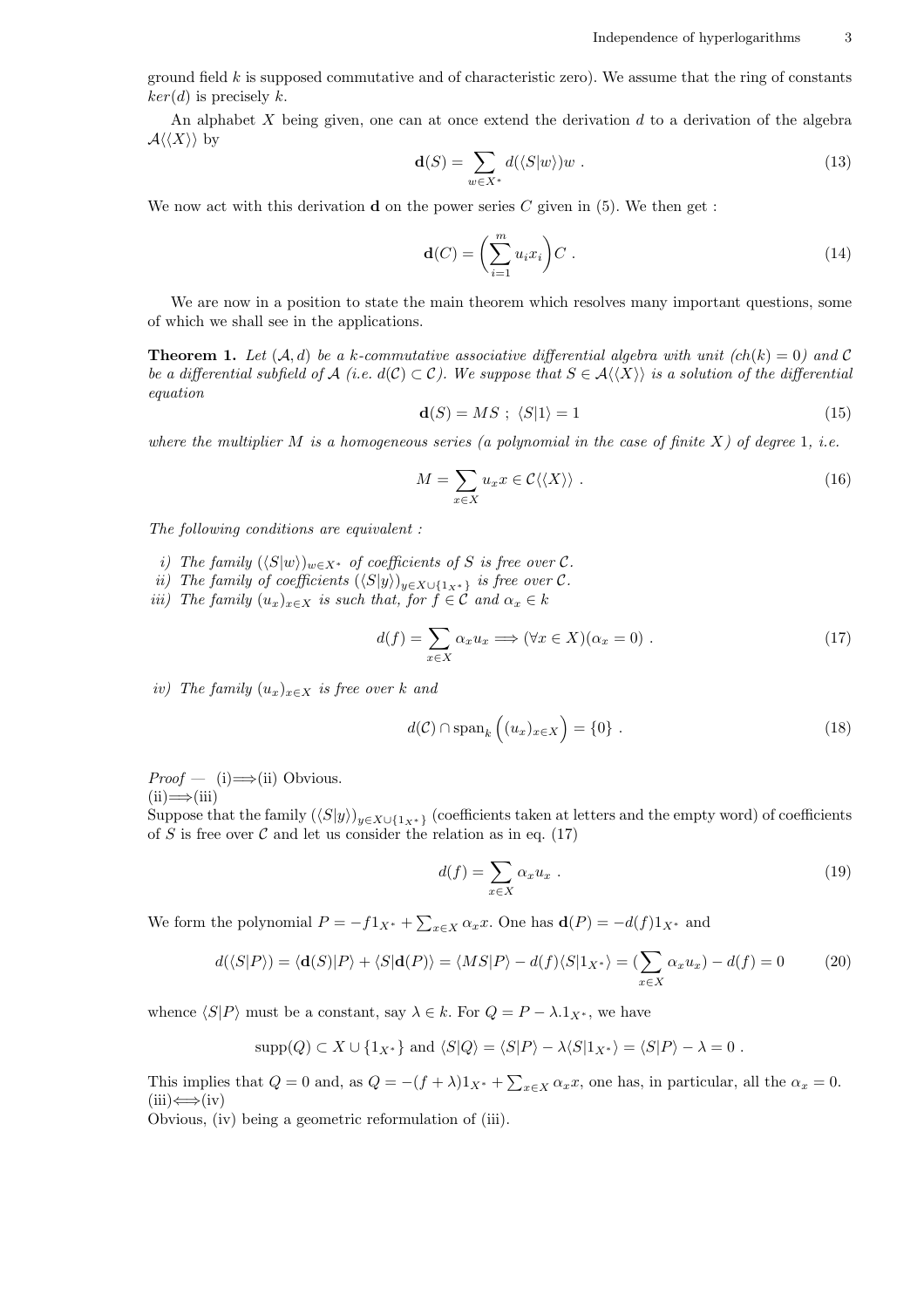$(iii) \Leftrightarrow (i)$ 

Let K be the kernel of  $P \mapsto \langle S|P \rangle$  (a linear form  $C\langle X \rangle \to C$ ) i.e.

$$
\mathcal{K} = \{ P \in \mathcal{C}\langle X \rangle | \langle S | P \rangle = 0 \} . \tag{21}
$$

If  $\mathcal{K} = \{0\}$ , we are done. Otherwise, let us adopt the following strategy. First, we order X by some well-ordering  $\lt$  ([16] III.2.1) and  $X^*$  by the graded lexicographic ordering  $\lt$ defined by

$$
u \prec v \Longleftrightarrow |u| < |v| \text{ or } (u = pxs_1 , v = pys_2 \text{ and } x < y).
$$
 (22)

It is easy to check that  $\prec$  is also a well-ordering relation. For each nonzero polynomial P, we denote by lead(P) its leading monomial; i.e. the greatest element of its support supp(P) (for  $\prec$ ).

Now, as  $\mathcal{R} = \mathcal{K} - \{0\}$  is not empty, let  $w_0$  be the minimal element of  $lead(\mathcal{R})$  and choose a  $P \in \mathcal{R}$  such that  $lead(P) = w_0$ . We write

$$
P = fw_0 + \sum_{u \prec w_0} \langle P | u \rangle u \; ; \; f \in \mathcal{C} - \{0\} \; . \tag{23}
$$

The polynomial  $Q = \frac{1}{f}P$  is also in R with the same leading monomial, but the leading coefficient is now 1; and so  $Q$  is given by  $\overline{a}$ 

$$
Q = w_0 + \sum_{u \prec w_0} \langle Q | u \rangle u \ . \tag{24}
$$

Differentiating  $\langle S|Q\rangle = 0$ , one gets

$$
0 = \langle \mathbf{d}(S)|Q\rangle + \langle S|\mathbf{d}(Q)\rangle = \langle MS|Q\rangle + \langle S|\mathbf{d}(Q)\rangle = \langle S|M^{\dagger}Q\rangle + \langle S|\mathbf{d}(Q)\rangle = \langle S|M^{\dagger}Q + \mathbf{d}(Q)\rangle
$$
 (25)

with

$$
M^{\dagger}Q + \mathbf{d}(Q) = \sum_{x \in X} u_x(x^{\dagger}Q) + \sum_{u \prec w_0} d(\langle Q|u \rangle)u \in \mathcal{C}\langle X \rangle.
$$
 (26)

It is impossible that  $M^{\dagger}Q + d(Q) \in \mathcal{R}$  because it would be of leading monomial strictly less than  $w_0$ , hence  $M^{\dagger}Q + d(Q) = 0$ . This is equivalent to the recursion

$$
d(\langle Q|u\rangle) = -\sum_{x \in X} u_x \langle Q|xu\rangle \; ; \; \text{for } x \in X \; , \; v \in X^*.
$$
 (27)

From this last relation, we deduce that  $\langle Q|w \rangle \in k$  for every w of length  $deg(Q)$  and, because  $\langle S|1 \rangle = 1$ , one must have  $deg(Q) > 0$ . Then, we write  $w_0 = x_0v$  and compute the coefficient at v

$$
d(\langle Q|v\rangle) = -\sum_{x \in X} u_x \langle Q|xv\rangle = \sum_{x \in X} \alpha_x u_x \tag{28}
$$

with coefficients  $\alpha_x = -\langle Q|xv\rangle \in k$  as  $|xv| = \deg(Q)$  for all  $x \in X$ . Condition (17) implies that all coefficients  $\langle Q|xu\rangle$  are zero; in particular, as  $\langle Q|x_0u\rangle = 1$ , we get a contradiction. This proves that  $\mathcal{K} = \{0\}.$  $\Box$ 

# 3 Applications

Let  $V$  be a connected and simply connected analytic variety (for example, the doubly cut plane  $\mathbb{C}-(]-\infty,0[\cup]1,+\infty[$ , the Riemann sphere or the universal covering of  $\mathbb{C}-\{0,1\}$ , and let  $\mathcal{H}=C^{\omega}(V,\mathbb{C})$ be the space of analytic functions on V.

It is possible to enlarge the range of scalars to coefficients that are analytic functions with variable domains  $f: dom(f) \to \mathbb{C}$ .

Definition 1. We define a differential field of germs as the data of a filter basis  $\beta$  of open connected subsets of V, and a map C defined on B such that for every  $U \in \mathcal{B}$ ,  $\mathcal{C}[U]$  is a subring of  $C^{\omega}(U, \mathbb{C})$  and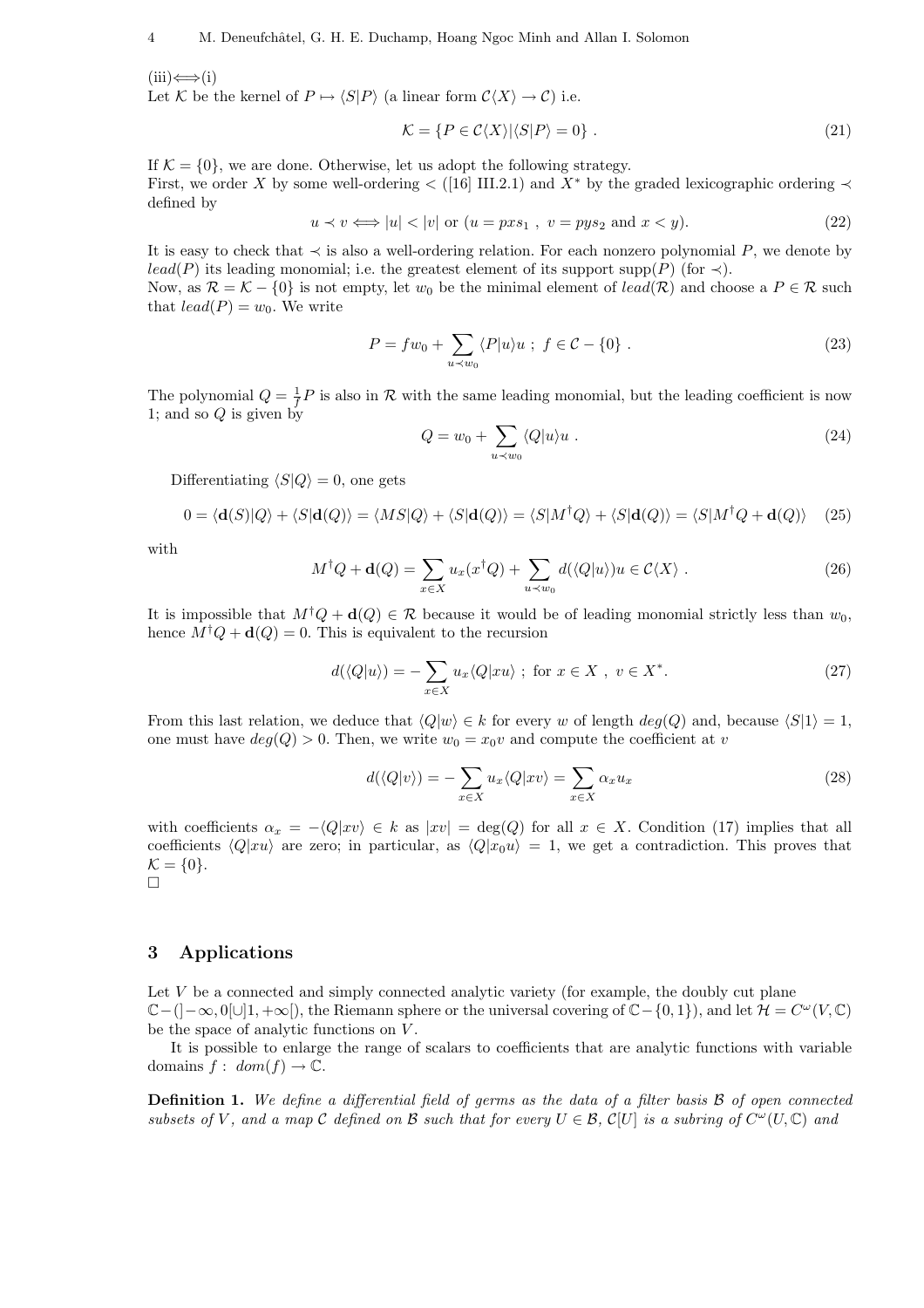1. C is compatible with restrictions i.e. if  $U, V \in \mathcal{B}$  and  $V \subset U$ , one has

$$
res_{VU}(\mathcal{C}[U]) \subset \mathcal{C}[V]
$$

2. if  $f \in \mathcal{C}[U] \setminus \{0\}$  then there exists  $V \in \mathcal{B}$  s.t.  $V \subset U - \mathcal{O}_f$  and  $f^{-1}$  (defined on V) is in  $\mathcal{C}[V]$ .

There are important cases where the conditions (2) are satisfied as shown by the following theorem.

**Theorem 2.** Let V be a simply connected non-void open subset of  $\mathbb{C} - \{a_1, \dots, a_n\}$   $\{a_1, \dots, a_n\}$  are **Theorem 2.** Let  $V$  be a simply connected non-void open subset  $o_j \mathcal{L} - \{a_1, \dots, a_n\}$   $(\{a_1, \dots, a_n\})$  are distinct points),  $M = \sum_{i=1}^n \frac{\lambda_i x_i}{z-a_i}$  be a multiplier on  $X = \{x_1, \dots x_n\}$  with all  $\lambda_i \neq 0$  and S be any solution of

$$
\frac{d}{dz}S = MS \tag{29}
$$

Then, let C be a differential field of functions defined on V which does not contain linear combinations of logarithms on any domain but which contains z and the constants (as, for example the rational functions). If  $U \in \mathcal{B}$  (i.e. U is a domain of C) and  $P \in \mathcal{C}[U|\langle X \rangle]$ , one has

$$
\langle S|P\rangle = 0 \Longrightarrow P = 0 \tag{30}
$$

*Proof* — Let  $U \in \mathcal{B}$ . For every non-zero  $Q \in \mathcal{C}[U]\langle X\rangle$ , we denote by lead(Q) the greatest word in the support of Q for the graded lexicographic ordering  $\prec$ . We endow X with an arbitrary linear ordering, and call Q monic if the leading coefficient  $\langle Q|lead(Q)\rangle$  is 1. A monic polynomial is then given by

$$
Q = w + \sum_{u \prec w} \langle Q | u \rangle u \ . \tag{31}
$$

Now suppose that it is possible to find U and  $P \in \mathcal{C}[U]\langle X\rangle$  (not necessarily monic) such that  $\langle S|P\rangle = 0$ ; we choose P with  $lead(P)$  minimal for  $\prec$ .

Then

$$
P = f(z)w + \sum_{u \prec w} \langle P|u \rangle u \tag{32}
$$

with  $f \not\equiv 0$ . Thus  $U_1 = U \setminus \mathcal{O}_f \in \mathcal{B}$  and  $Q = \frac{1}{f(z)} P \in \mathcal{C}[U_1]\langle X\rangle$  is monic and satisfies

$$
\langle S|Q\rangle = 0. \tag{33}
$$

Differentiating eq. (33), we get

$$
0 = \langle S'|Q\rangle + \langle S|Q'\rangle = \langle MS|Q\rangle + \langle S|Q'\rangle = \langle S|Q' + M^{\dagger}Q\rangle. \tag{34}
$$

Remark that one has

$$
Q' + M^{\dagger} Q \in \mathcal{C}[U_1] \langle X \rangle \tag{35}
$$

If  $Q' + M^{\dagger}Q \neq 0$ , one has  $lead(Q' + M^{\dagger}Q) \prec lead(Q)$  and this is not possible because of the minimality hypothesis of  $lead(Q) = lead(P)$ . Hence, one must have  $R = Q' + M^{\dagger}Q = 0$ . With  $|w| = n$ , we now write

$$
Q = Q_n + \sum_{|u| < n} \langle Q | u \rangle u \tag{36}
$$

where  $Q_n = \sum$  $|u| = n \langle Q | u \rangle u$  is the dominant homogeneous component of Q. For every  $|u| = n$  we have

$$
(\langle Q|u\rangle)' = -\langle M^{\dagger}Q|u\rangle = -\langle Q|Mu\rangle = 0
$$
\n(37)

thus all the coefficients of  $Q_n$  are constant.

If  $n = 0, Q \neq 0$  is constant which is impossible by eq. (33) and because S is regular. If  $n > 0$ , for any word  $|v| = n - 1$ , we have

$$
(\langle Q|v\rangle)' = -\langle M^{\dagger}Q|v\rangle = -\langle Q|Mv\rangle = -\sum_{i=0}^{n} \frac{\lambda_i}{z - a_i} \langle Q|x_i v\rangle = -\sum_{i=0}^{n} \frac{\lambda_i}{z - a_i} \langle Q_n|x_i v\rangle \tag{38}
$$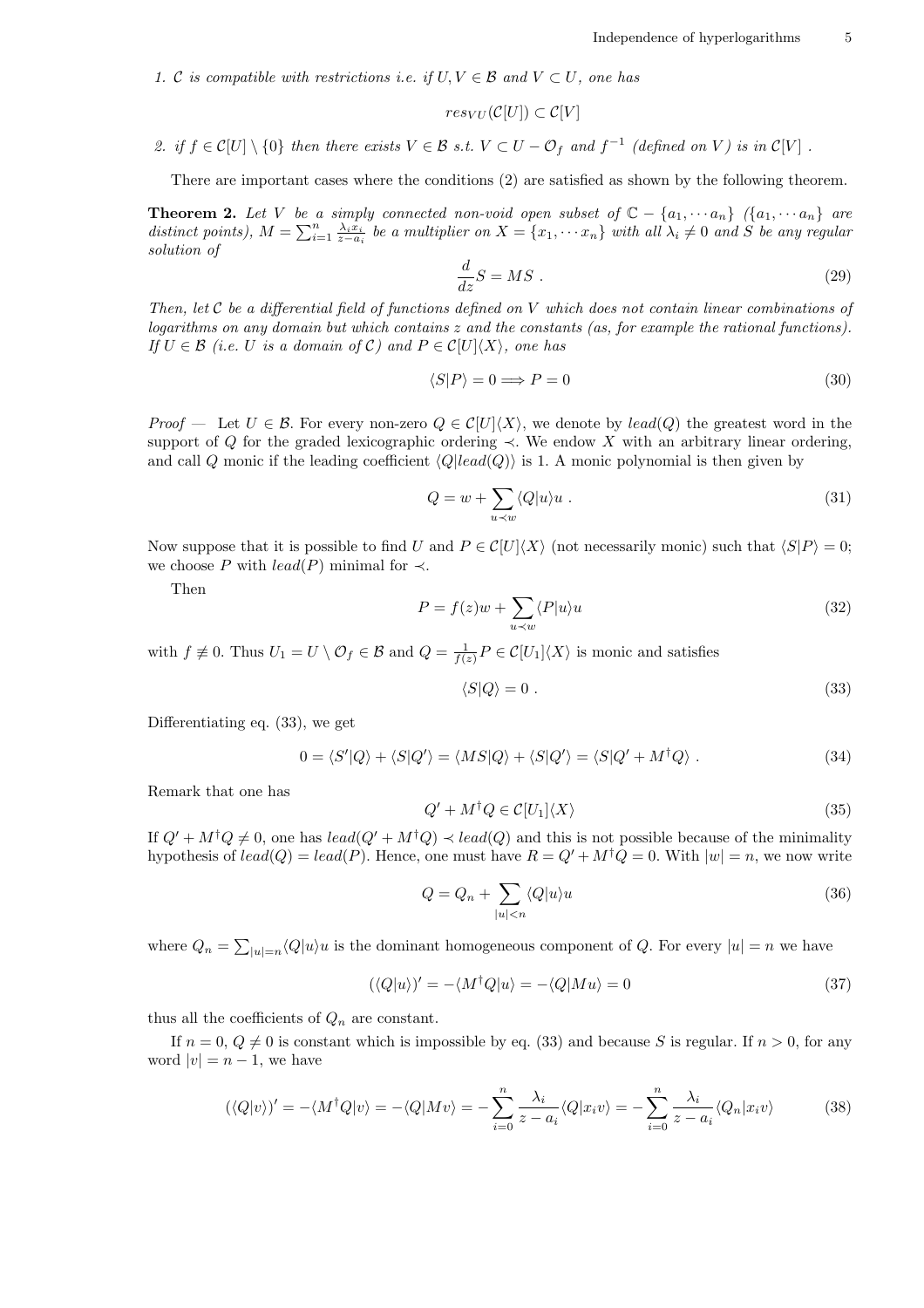bcause all  $x_i v$  are of length n. Then

$$
\langle Q|v\rangle = -\sum_{i=0}^{n} \langle Q_n|x_i v \rangle \int_{\alpha}^{z} \frac{\lambda_i}{s - a_i} ds + const
$$
\n(39)

But all the functions  $\int_{\alpha}^{z} \frac{\lambda_i}{s-a_i} ds$  are linearly independent over  $\mathbb C$  and not all the scalars  $\langle Q_n | x_i v \rangle$  are zero (write  $w = x_kv$  and choose v accordingly). This contradicts the fact that  $Q \in \mathcal{C}[U_1]\langle X\rangle$  as C contains no linear combination of logarithms.

**Corollary 1** Let V be as above and R be the ring of functions which can be analytically extended to some  $V \cup U_{a_1} \cup U_{a_2} \cup \cdots U_{a_n}$  where  $U_{a_i}$  are open neighborhoods of  $a_i, i = 1 \cdots n$  and have non-essential singularities at these points. Then, the set of hyperlogarithms  $(\langle S|w \rangle)_{w \in X^*}$  are linearly independent over R.

- Remark 1. i) If a series  $S = \sum_{w \in X^*} \langle S|w\rangle w$  is a regular solution of (29) and satisfies the equivalent conditions of the theorem  $(2)$ , then so too does every  $Se^C$  (with  $C \in \text{Lie}_{\mathbb{C}}(\langle X \rangle)$ ).
- ii) Series such as that of polylogarithms and all the exponential solutions of equation

$$
\frac{d}{dz}(S) = \left(\frac{x_0}{z} + \frac{x_1}{1-z}\right)S\tag{40}
$$

satisfy the conditions of the theorem (2) as shown by theorem (2).

- iii) Call  $\mathcal{F}(S)$  the vector space generated by the coefficients of the series S. One may ask what happens when the conditions for independence are not satisfied. In fact, the set of Lie series  $C \in \text{Lie}_{\mathbb{C}}(\langle \mathbb{X} \rangle)$  such that there exists a  $\phi \in \text{End}(\mathcal{F}(S))$  (thus a derivation) such that  $SC = \phi(S)$ , is a closed Lie subalgebra of Lie<sub>C</sub> $\langle\langle X \rangle\rangle$  which we will denote by Lie<sub>S</sub>. For example
	- for  $X = \{x_0, x_1\}$  and  $S = e^{zx_0}$  one has  $x_0 \in Lie_S$ ;  $x_1 \notin Lie_S$
	- − for  $X = \{x_0, x_1\}$  and  $S = e^{z(x_0+x_1)}$ , one has  $x_0, x_1 \notin Lie_S$  but  $(x_0+x_1) \in Lie_S$ .
- iv) Theorem (2) holds *mutatis mutandis* when the multiplier is infinite i.e.

$$
M = \sum_{i \in I} \frac{\lambda_i x_i}{z - a_i}
$$

even if I is continuum infinite (say  $I = \mathbb{R}$ , singularities being all the reals).

v) Theorem (2) no longer holds with singularities of higher order (i.e. not Fuchsian). For example, with

$$
M = \frac{x_0}{z^2} + \frac{x_1}{(1-z)^2} \tag{41}
$$

Firstly, the differential field  $\mathcal C$  generated by

$$
u_0 = \frac{1}{z^2}, \ u_1 = \frac{1}{(1-z)^2} \tag{42}
$$

contains

$$
\frac{d}{dz}\left(\frac{1}{2u_0}\right) = z\tag{43}
$$

and hence  $\mathcal{C} = \mathbb{C}(z)$ , the field of rational functions over  $\mathbb{C}$ . Condition (ii) of Theorem (2) is not satisfied (as  $z^2u_0 - (1-z)^2u_1 = 0$ ). Moreover, one has also Z-dependent relations such as

$$
\langle S|x_1x_0\rangle + \langle S|x_0x_1\rangle + \langle S|x_1\rangle - \langle S|x_0\rangle = 0.
$$
\n(44)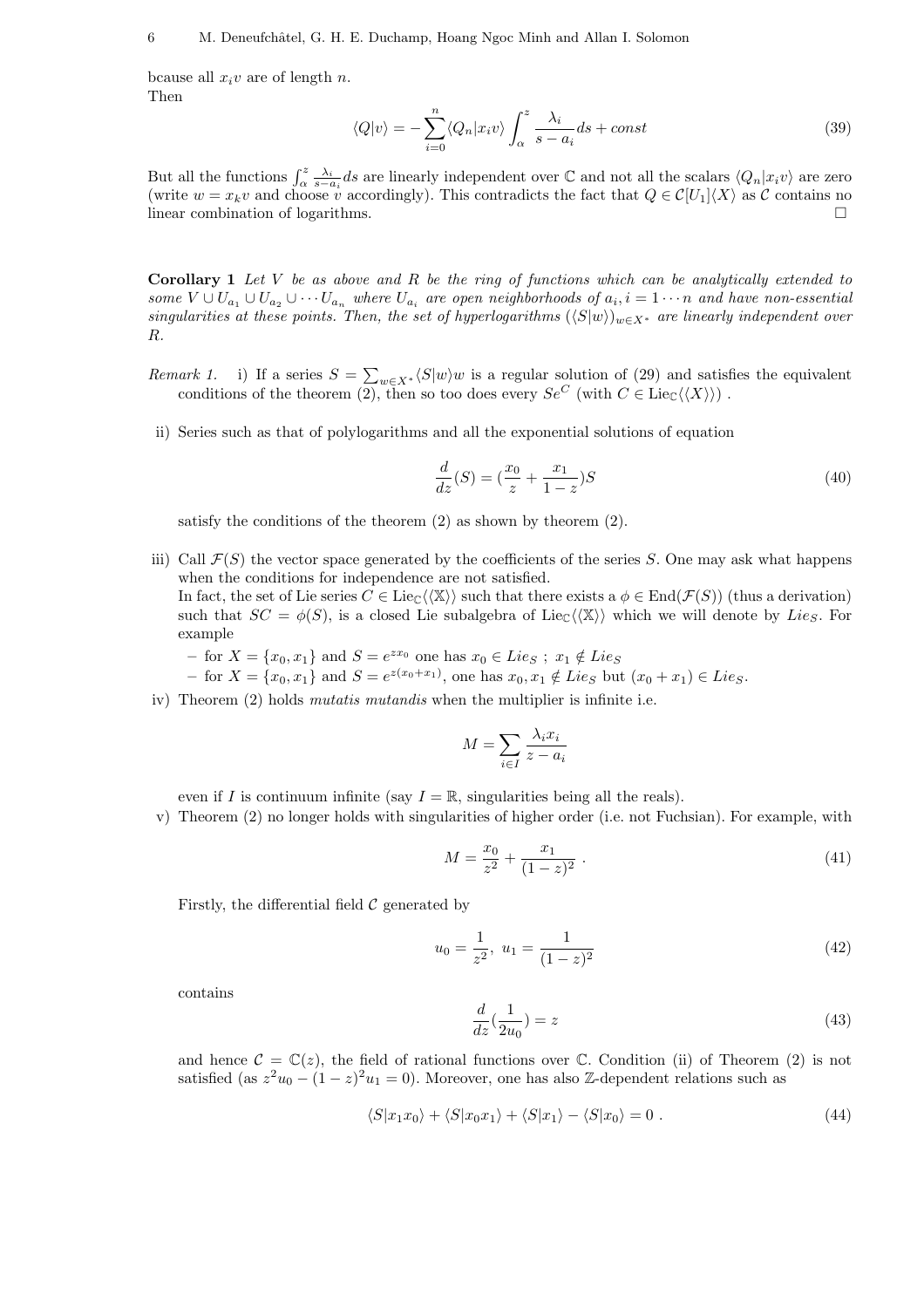# 4 Through the looking glass: passing from right to left.

We are still in the context of analytic functions as above. A series  $S \in \mathcal{H}(\langle X \rangle)$  is said to be group-like if

$$
\Delta(S) = S \otimes S \tag{45}
$$

where  $\Delta$  is the dual of the shuffle product [14] defined on series by  $\Delta(S) = \sum_{w \in X^*} \langle S|w \rangle \Delta(w)$  and on the words by the recursion  $(x \in X, u \in X^*)$ 

$$
\Delta(1_{X^*}) = 1_{X^*} \otimes 1_{X^*} \; ; \; \Delta(xu) = (x \otimes 1_{X^*} + 1_{X^*} \otimes x) \Delta(u) \tag{46}
$$

Let  $S \in \mathcal{H}(\langle X \rangle)$ . We call  $\mathcal{F}(S)$  the C-vector space generated by the coefficients of S. One has

$$
\mathcal{F}(S) = \{ \langle S|P \rangle \}_{P \in \mathbb{C} \langle X \rangle} \tag{47}
$$

We recall that, for  $a \in X$  and  $w \in X^*$ , the partial degree  $|w|_a$  is the number of occurrences of a in w, it is defined by the recursion

$$
|1_{X^*}|_a = 0 \; ; \; |bu|_a = \delta b, a + |u|_a \; . \tag{48}
$$

Or course the length of the word is the sum of the partial degrees i.e.  $|w| = \sum_{x \in X} |w|_x$ . The function  $a \mapsto |w|_a$  belongs to  $\mathbb{N}^{(X)}$  (finitely supported functions from X to  $\mathbb{N}$ ). For  $\alpha \in \mathbb{N}^{(X)}$ , we note  $\mathbb{C}_{\leq \alpha}\langle X\rangle$ , the set of polynomials  $Q \in \mathbb{C}\langle X \rangle$  such that  $supp(Q) \subset X^{\leq \alpha}$  i.e.

$$
\langle Q|w\rangle \neq 0 \Longrightarrow (\forall x \in X)(|w|_x \leq \alpha(x))\tag{49}
$$

In the same way, we consider the filtration by total degree (length)

$$
\mathbb{C}_{\leq n}\langle X\rangle = \sum_{|\alpha|\leq n} \mathbb{C}_{\leq \alpha}\langle X\rangle . \tag{50}
$$

We use the following increasing filtrations

$$
\mathcal{F}_{\leq \alpha}(S) = \{ \langle S|P \rangle \}_{P \in \mathbb{C}_{\leq \alpha} \langle X \rangle} . \tag{51}
$$

or

$$
\mathcal{F}_{\leq n}(S) = \{ \langle S|P \rangle \}_{P \in \mathbb{C}_{\leq n} \langle X \rangle} . \tag{52}
$$

**Proposition 1.** We have the following properties :

- i) If  $T \in \mathbb{C} \langle \langle X \rangle \rangle$  then  $\mathcal{F}(ST) \subset \mathcal{F}(S)$  and one has equality if T is invertible.
- ii) If S is group-like, then  $\mathcal{F}(S)$  is a unital sub-algebra of H, which is filtered w.r.t. (51) and (52) i.e.

$$
\mathcal{F}_{\leq \alpha}(S)\mathcal{F}_{\leq \beta}(S) \subset \mathcal{F}_{\leq \alpha+\beta}(S)
$$
\n(53)

*Proof* — (i) The space  $\mathcal{F}(ST)$  is spanned by the

$$
\langle ST|w\rangle = \sum_{uv=w} \langle S|u\rangle \langle T|v\rangle \in \mathcal{F}(S)
$$

and if T is invertible one has  $\mathcal{F}(S) = \mathcal{F}(STT^{-1}) \subset \mathcal{F}(ST)$  which proves the equality. ii) If  $S$  is group-like, one has

$$
\langle S|u\rangle\langle S|v\rangle = \langle S \otimes S|u \otimes v\rangle = \langle \Delta(S)|u \otimes v\rangle = \langle S|u \perp v\rangle \tag{54}
$$

In the case when all the functions  $\langle S|w \rangle$  are C-linearly independent, one has a correspondence between the differential Galois group (acting on the right) of a differential equation of type (40) (acting on the right) and the group of automorphisms of  $\mathcal{F}(S)$  compatible with the preceding filtration (they turn out to be unipotent).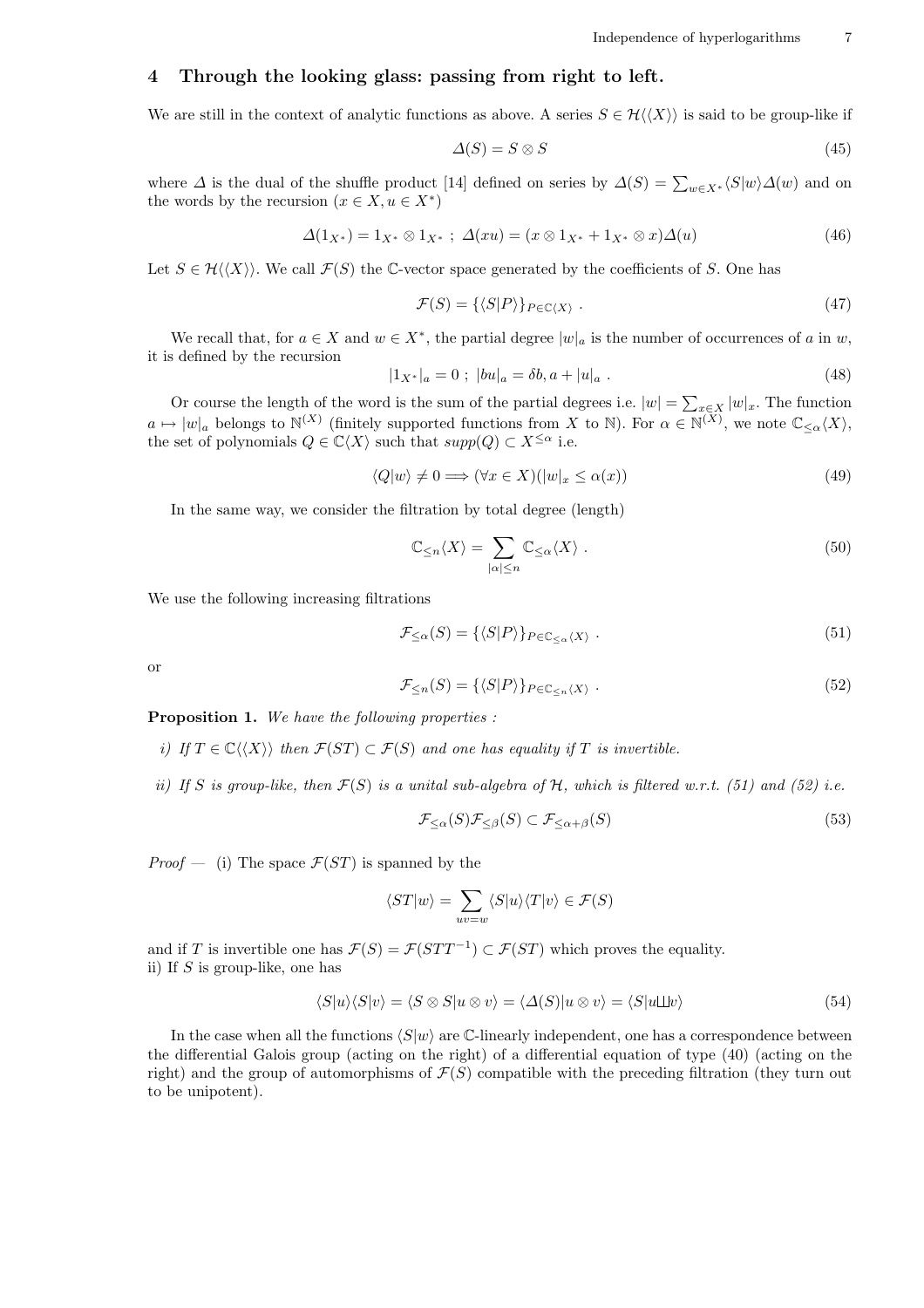**Proposition 2.** Let S be a group-like series. The following conditions are equivalent:

- i) For every  $x \in X$ ,  $ker_{\mathbb{C}}(S) \subset ker_{\mathbb{C}}(Sx)$ .
- ii) For every  $x \in X$ , there is a derivation  $\delta_x \in \mathfrak{Der}(\mathcal{F}(S))$  such that

$$
\delta_x(S) = Sx \tag{55}
$$

iii) For every  $x \in X$ , there is a one-parameter group of automorphisms  $\phi_x^t \in Aut(\mathcal{F}(S))$ ;  $t \in \mathbb{R}$  such that

$$
\phi_x^t(S) = Se^{tx} \tag{56}
$$

iv) For every  $C \in \text{Lie}_C(\langle X \rangle)$ , there is  $\delta \in \mathfrak{Der}(\mathcal{F}(S))$  such that

$$
\delta(S) = SC \tag{57}
$$

v) For every  $C \in \text{Lie}_C(\langle X \rangle)$ , there is  $\phi \in Aut(\mathcal{F}(S))$  such that

$$
\phi(S) = Se^C \tag{58}
$$

*vi*) The functions  $(\langle S|w \rangle)_{w \in X^*}$  are C-linearly independant.

*Proof* — i)  $\implies$  ii) From the inclusion, we deduce that, for all  $x \in X$  there exists a C-linear mapping  $\phi \in \text{End}(\mathcal{F}(S))$  such that for all  $w \in \mathcal{M}, \phi(\langle S|w \rangle) = \langle Sx|w \rangle$ . It must be a derivation of  $\mathcal{F}(S)$  as

$$
\phi(\langle S|u\rangle\langle S|v\rangle) = \phi(\langle S|u\Box v\rangle) = \langle Sx|u\Box v\rangle = \langle S|(u\Box v)x^{-1}\rangle =
$$
  

$$
\langle S|(ux^{-1}\Box v) + (u\Box vx^{-1})\rangle = \langle S|(ux^{-1}\Box v)\rangle\langle S|(u\Box vx^{-1})\rangle =
$$
  

$$
\langle Sx|u\rangle\langle S|v\rangle + \langle S|u\rangle\langle Sx|v\rangle = \phi(\langle S|u\rangle)\langle S|v\rangle + \langle S|u\rangle\phi(\langle S|v\rangle)
$$
 (59)

from the fact that  $(\langle S|w\rangle)_{w\in X^*}$  spans  $\mathcal{F}(S)$ .

 $ii) \implies iv)$  As  $(\langle S|w\rangle)_{w\in X^*}$  spans  $\mathcal{F}(S)$ , the derivation  $\phi$  is uniquely defined. We denote it by  $\delta_x$ , and notice that, in so doing, we have constructed a mapping  $\Phi: X \to \mathfrak{Der}(\mathcal{F}(S))$ , which is Lie algebra. Therefore, there is a unique extension of this mapping as a morphism  $Lie_{\mathbb{C}}(X) \to \mathfrak{Der}(\mathcal{F}(S))$ . This correspondence, which we denote by  $P \to \delta(P)$ , is (uniquely) recursively defined by

$$
\delta(x) = \delta_x \; ; \; \delta([P, Q]) = [\delta(P), \delta(Q)] \; . \tag{60}
$$

For  $C = \sum_{n\geq 0} C_n \in \text{Lie}_{\mathbb{C}}\langle\langle X\rangle\rangle$  with  $C_n \in \text{Lie}_{\mathbb{C}}\langle X\rangle_n$ , we remark that the sequence  $\langle S \sum_{0 \leq n \leq N} C_n |w\rangle$  is stable (for large N). Set  $\delta \leq N := \delta(\sum_{0 \leq n \leq N} C_n)$ . We see that  $\delta \leq N$  is stable (for large  $N$ ) on every  $\mathcal{F}_{\alpha}$ ; we call its limit  $\delta(C)$ . It is clear that this limit is a derivation and that it corresponds to C.

 $iv) \implies v$  For every  $C = \sum_{n\geq 0} C_n \in \text{Lie}_{\mathbb{C}}\langle\langle X\rangle\rangle$ , the exponential  $e^C$  defines a mapping  $\phi \in \text{End}(\mathcal{F}(S))$ as indeed  $e^{\delta \leq N}$  is stationnary. It is easily checked that this mapping is an automorphism of algebra of  $\mathcal{F}(S)$ .

 $(v) \Longrightarrow iii$  For  $C_i \in \text{Lie}_{\mathbb{C}}(\langle X \rangle); i = 1, 2$  which commute we have

$$
Se^{C_1}e^{C_2} = \phi_{C_1}(S)e^{C_2} = \phi_{C_1}(Se^{C_2}) = \phi_{C_1}\phi_{C_2}(S). \tag{61}
$$

This proves the existence, for a  $C \in \text{Lie}_{\mathbb{C}}(\langle X \rangle)$ , of a one-parameter (rational) group  $\phi_C^t$  in  $\text{Aut}(\mathcal{F}(S))$ such that  $Se^{tC} = \phi_C^t(S)$ . This one-parameter (rational) group can be extended to R as continuity is easily checked by taking the scalar products  $\langle \phi_C^t(S) | w \rangle = \langle S e^{tC} | w \rangle$  and it suffices to specialize the result to  $C = x$ .

 $iii) \implies ii)$  By stationary limits one has

$$
\langle Sx|w\rangle = \lim_{t \to 0} \frac{1}{t} (\langle Se^{tx}|w\rangle - \langle S|w\rangle) = \lim_{t \to 0} \frac{1}{t} (\langle \phi_x^t(S)|w\rangle - \langle S|w\rangle)
$$
(62)

 $(v) \Longrightarrow i$ ) Let  $x \in X, t \in \mathbb{R}$ , we take  $C = tx$  and  $\phi_t \in \text{Aut}(\mathcal{F}(S))$  s.t.  $\phi_t(S) = Se^{tx}$ . It there is  $P \in \mathbb{C}\langle X \rangle$ such that  $\langle S|P \rangle = 0$  one has

$$
0 = \langle S|P\rangle = \phi_t(\langle S|P\rangle) = \langle \phi_t(S)|P\rangle = \langle Se^{tx}|P\rangle = \sum_{n=0}^{\text{deg}(P)} \frac{t^n}{n!} \langle Sx^n|P\rangle \tag{63}
$$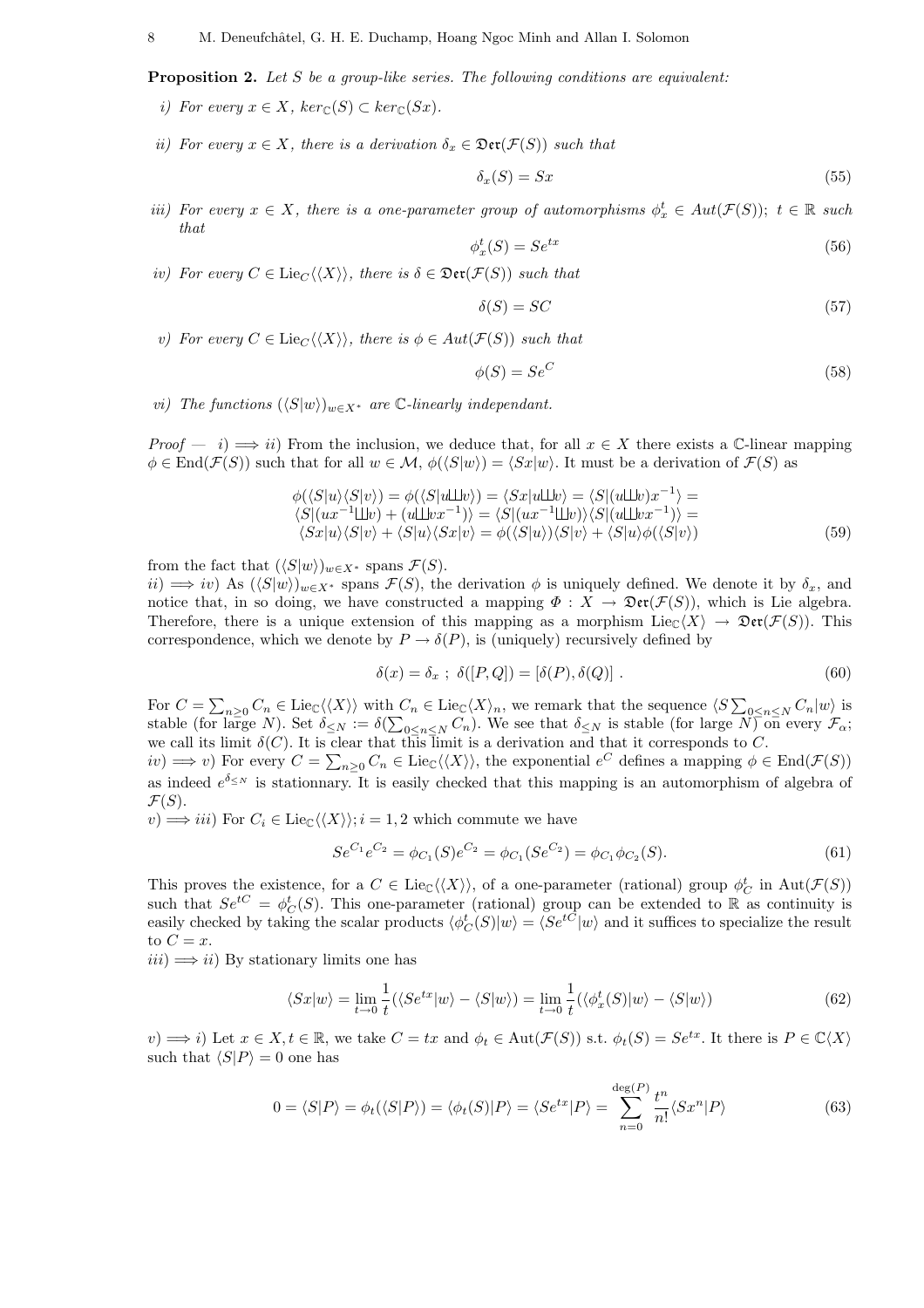and then, for all  $z \in V$ , the polynomial

$$
\sum_{n=0}^{\deg(P)} \frac{t^n}{n!} \langle S(z)x^n | P \rangle \tag{64}
$$

is identically zero over R hence so are all of its coeefficients in particular  $\langle S(z)x|P \rangle$  for all  $z \in V$ . This proves the claim.

 $i) \implies vi$ ) Let  $P \in ker_{\mathbb{C}}(S)$  if  $P \neq 0$  take it of minimal degree with this property. For all  $x \in X$ , one has  $P \in \text{ker}_{\mathbb{C}}(Sx)$  which means  $\langle Sx|P \rangle = 0$  and then  $Px^{\dagger} = 0$  as  $\deg(Px^{\dagger}) = \deg(P) - 1$ . The reconstruction lemma implies that  $\overline{\phantom{a}}$ 

$$
P = \langle P|1 \rangle + \sum_{x \in X} (Px^{\dagger})x = \langle P|1 \rangle \tag{65}
$$

Then, one has  $0 = \langle S|P\rangle = \langle S|1\rangle\langle P|1\rangle = \langle P|1\rangle$  which shows that  $ker_{\mathbb{C}}(S) = \{0\}$ . This is equivalent to the statement (vi).  $vi) \implies i$ ) Is obvious as  $ker_{\mathbb{C}}(S) = \{0\}.$  $\Box$ 

Remark 2. The derivations  $\delta_x$  cannot in general be expressed as restrictions of derivations of H. For example, with equation (40), one has  $\delta_{x_0}\left(\frac{\log(z)^{n+1}}{(n+1)!}\right) = \frac{\log(z)^n}{n!}$  $\frac{\delta(z)^n}{n!}$  but  $\delta_{x_0}(\langle S|ux_1\rangle) = 0.$ 

### 5 Conclusion

In this paper we showed that by using fields of germs, some difficult results can be considerably simplified and extended. For instance, polylogarithms were known to be independant over either  $\mathbb{C}[z, 1/z, 1/(1-z)]$ or, presumably, over "functions which do not involve monodromy"; these two results are now encompassed by Theorem (2). We believe that this procedure is not only of theoretical importance, but can be taken into account at the computational level because every formula (especially analytic) carries with it its domain of validity. As a matter of fact, having at hand the linear independence of coordinate functions over large rings allows one to express uniquely solutions of systems like (3) in the basis of hyperlogarithms. A valuable prospect would be to determine the asymptotic expansion at infinity of the Taylor coefficients of the  $y(z)$  as given in (6) for the general case. This has been done already for the case of singularities at  $\{0,1\}$  and for different purposes (see arXiv:1011.0523v2 and http://fr.arxiv.org/abs/0910.1932).